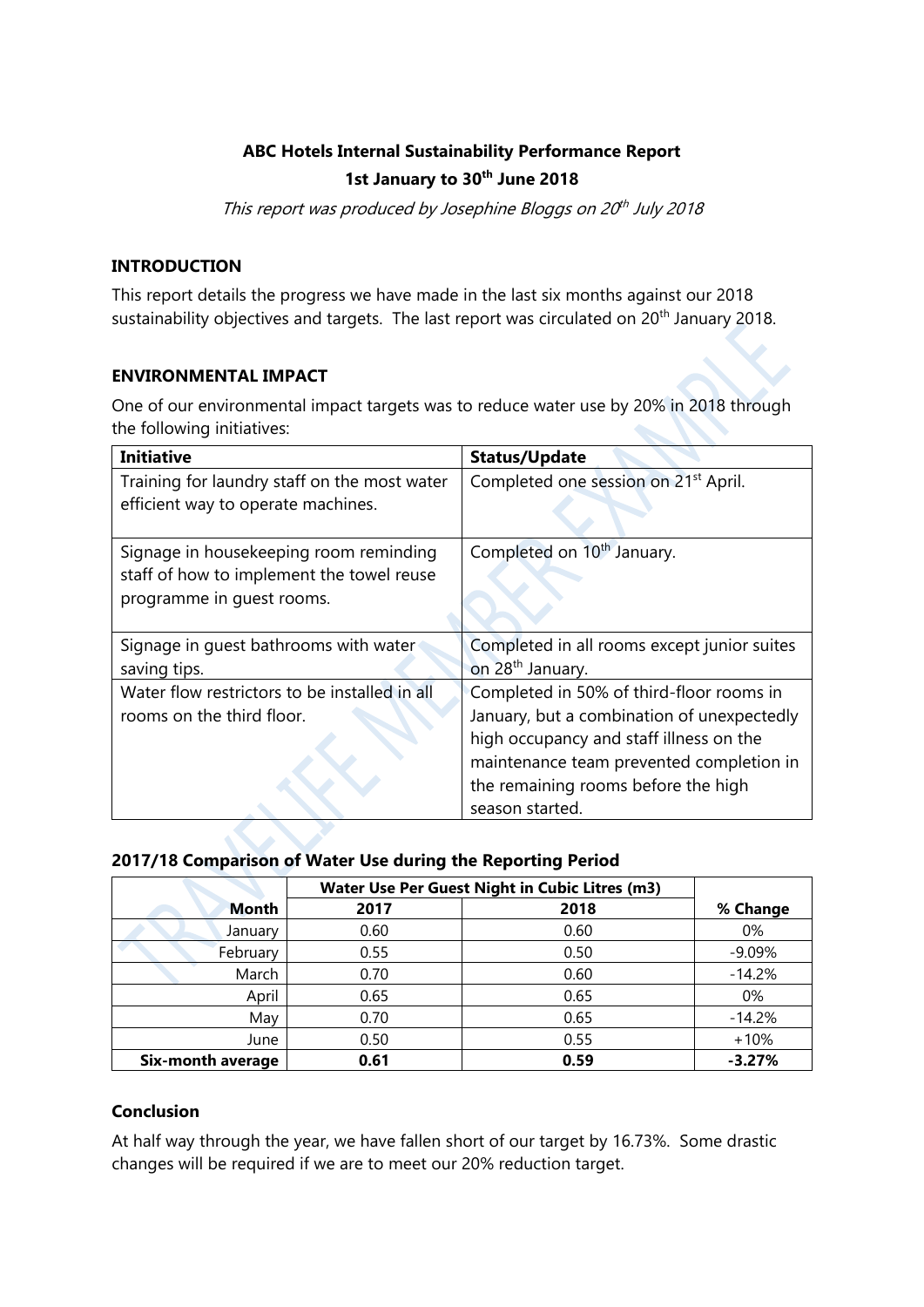## **Recommendations**

- Audit housekeeping to ensure the towel reuse programme is being implemented, then schedule any necessary training.
- Work with maintenance and reservations on a phased blocking of third-floor rooms in order to complete the installation of the water flow restrictors and create a plan to install them in other rooms, should those ones be occupied.
- Ensure that new laundry staff are trained and install signs on the machine reminding staff of optimal operating procedures.



# **LABOUR & HUMAN RIGHTS**

One of our human rights goals was to train all staff in identifying and reporting signs of human exploitation. A 20-minute training session was rolled out at department meetings and has now been completed with the following results:

| <b>Department</b>  | <b>Training Date</b>      | <b>Trainer</b> | <b>Attendees</b> | % Attendance |
|--------------------|---------------------------|----------------|------------------|--------------|
| Front Office       | 5 <sup>th</sup> February  | J. Bloggs      | 9                | 80%          |
| <b>Back Office</b> | 12 <sup>th</sup> February | J. Bloggs      | 12               | 100%         |
| Housekeeping &     | 13 <sup>th</sup> February | A. Smith       | 20               | 85%          |
| Maintenance        |                           |                |                  |              |
| (weekdays)         |                           |                |                  |              |
| Housekeeping &     | 14 <sup>th</sup> February | J. Bloggs      | 10               | 90%          |
| Maintenance        |                           |                |                  |              |
| (weekends)         |                           |                |                  |              |
| Food & Beverage    | 14 <sup>th</sup> February | J. Bloggs      | 30               | 70%          |
| (Shift 1)          |                           |                |                  |              |
| Food & Beverage    | 17 <sup>th</sup> February | J. Bloggs      | 20               | 95%          |
| (Shift 2)          |                           |                |                  |              |
| Laundry Contractor | 20 <sup>th</sup> February | A. Smith       | 15               | 60%          |
|                    |                           | <b>Totals</b>  | 116              | 82%          |

# **Conclusions**

Considering staff annual leave, sickness absence and shift work, there was an excellent attendance rate for the training. Many staff commented that they found it interesting and it has increased awareness.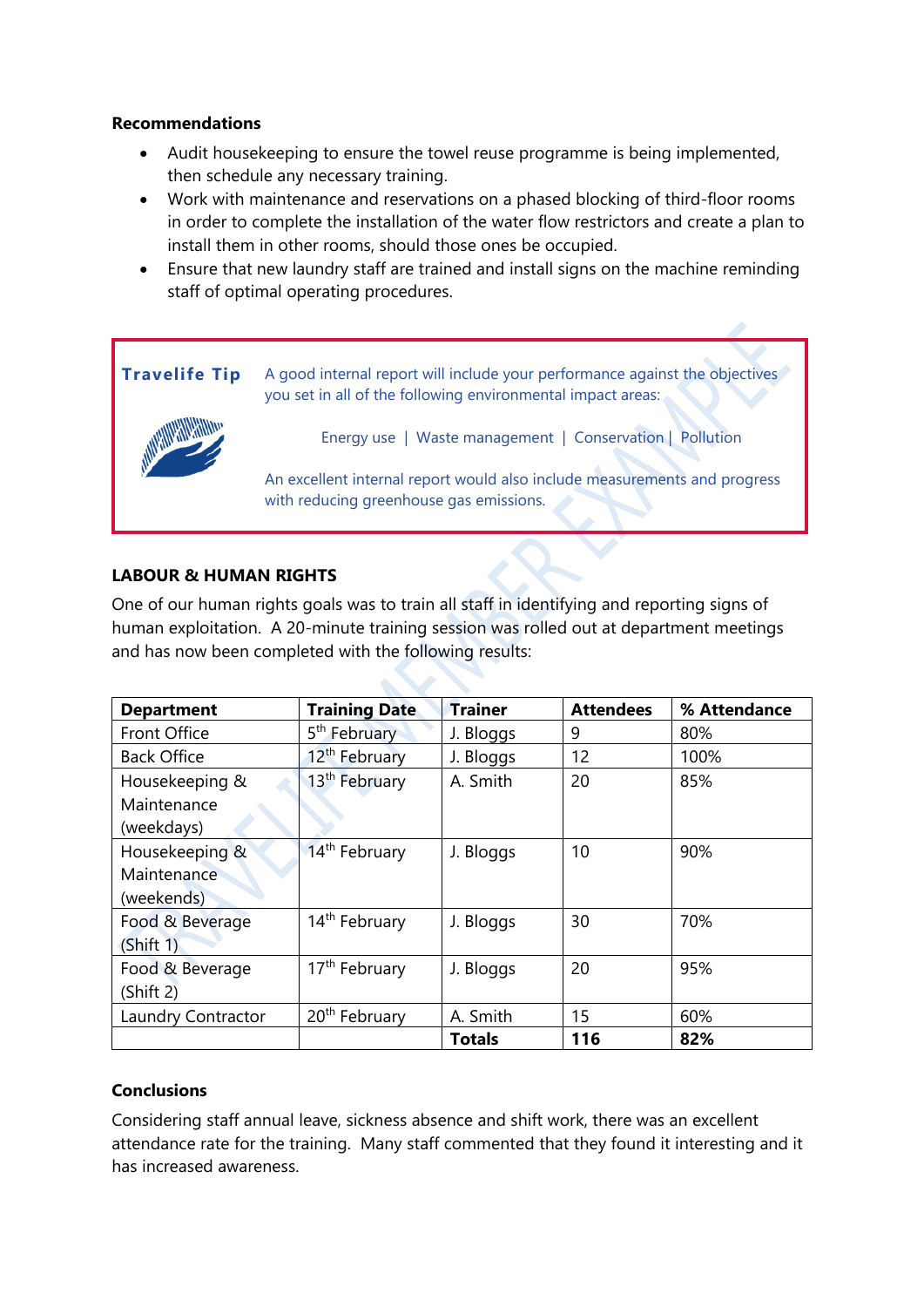## **Recommendations**

- The training is incorporated into the induction of all new staff, including contractors.
- Refresher training is held every two years.

## **COMMUNITY ENGAGEMENT & SUPPORT**

Our 2018 community goal was to purchase at least two products (that we currently order from the national wholesaler) from a local supplier. The eggs used on the breakfast buffet are now sourced from a local farmer and signage was put on the egg station communicating this to guests. We arranged for the chefs to visit the farm so they can talk to guests about the farmer and his staff. We are talking with a local cooperative about providing our citrus fruit and a contract is expected to be signed in November.

#### **Conclusions**

The guests gave great feedback about the egg station and the staff enjoyed the experience. The additional costs seemed to be well worth it from a guest experience point of view.

## **Recommendations**

Due to the positive feedback from staff and guests, it is recommended that we incorporate more locally sourced ingredients into the buffets and menus, ensuring that relevant staff get to visit the farms that they come from. We suggest that we incorporate stories about this into our annual sustainability report and in-room guest communications, along with social media.

# **GUEST SATISFACTION**

300 guests completed the guest feedback cards during the reporting period, which represents 5% of guest occupancy. The results were as follows and have been compared to the same period in 2017:

|                                 | Average Score out of 5 (1 = poor/5 = excellent) |      |
|---------------------------------|-------------------------------------------------|------|
| Area                            | 2017                                            | 2018 |
| <b>Friendliness of Staff</b>    |                                                 |      |
| Helpfulness of Staff            |                                                 |      |
| Food Quality                    |                                                 |      |
| <b>Room Cleanliness</b>         |                                                 |      |
| <b>Central Area Cleanliness</b> |                                                 |      |
| Likelihood of Rebooking         |                                                 |      |
| Likelihood of Recommending      |                                                 |      |
| Six-month average               |                                                 |      |

# **Conclusion**

The average score of 4 out of 5 is excellent, yet the drop in cleanliness of guest areas is concerning.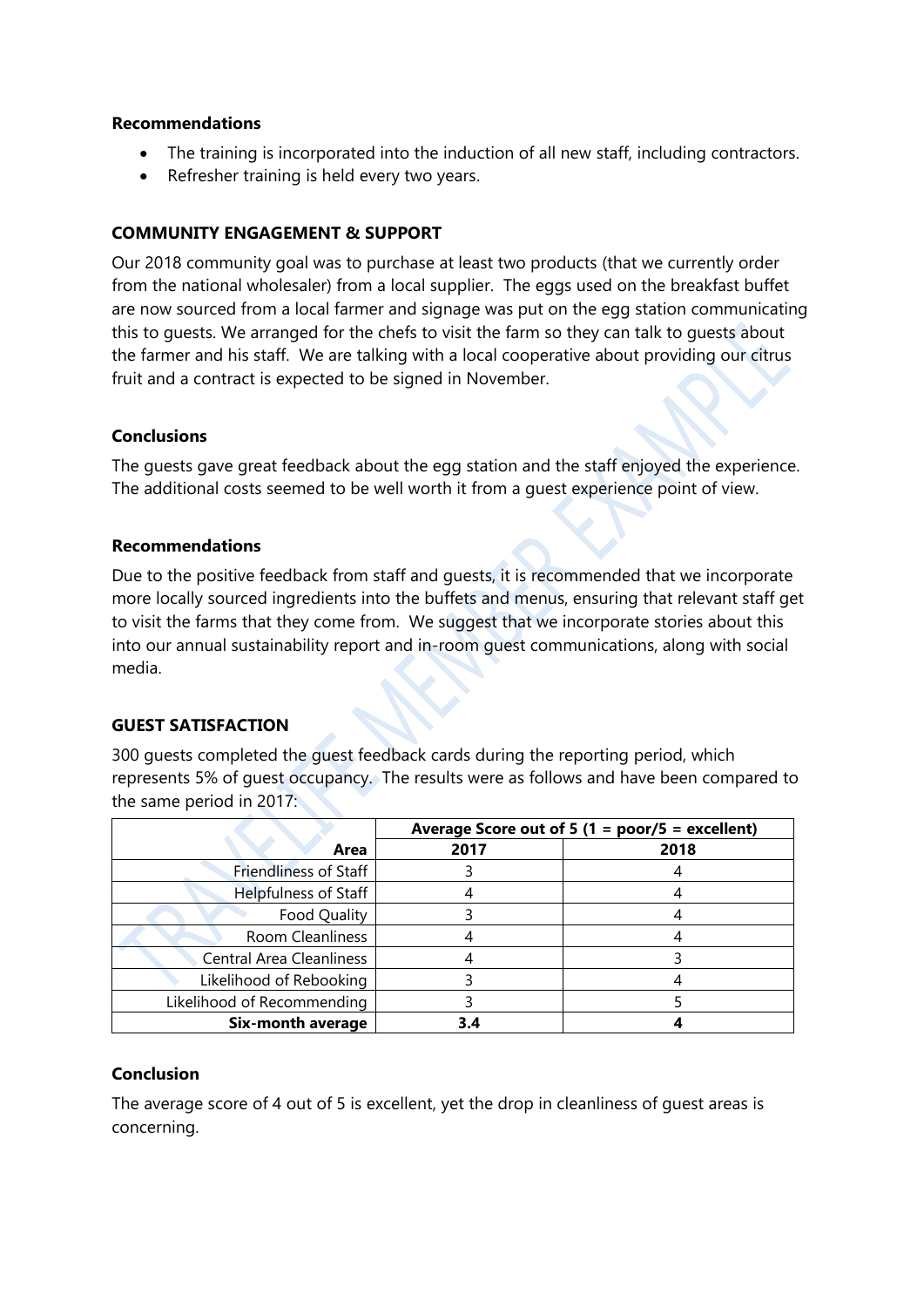## **Recommendations**

An internal audit should take place during the first week of August at different times of the day and different days of the week. This should be carried out against the housekeeping checklist and the results should be discussed at a meeting between the general manager and the head of housekeeping in order to identify problem areas and recommend improvements.

| <b>Action</b>                                 | Leader/s                | <b>Due Date</b> |
|-----------------------------------------------|-------------------------|-----------------|
| Audit of towel reuse program                  | head housekeeper        | 31 July         |
| Towel reuse training                          | head housekeeper        | 07 August       |
|                                               | human resources         |                 |
|                                               | manager                 |                 |
| Schedule instalment of flow restrictors       | maintenance manager     | 31 July         |
|                                               | reservations supervisor |                 |
| Instalment of flow restrictors                | maintenance manager     | 31 August       |
| Laundry machine training                      | maintenance manager     | 07 August       |
|                                               | human resources         |                 |
|                                               | manager                 |                 |
| Laundry machine signage                       | travelife leader        | 07 August       |
|                                               | maintenance manager     |                 |
| Human exploitation training for all new staff | human resources         | 31 August then  |
|                                               | manager                 | ongoing         |
|                                               | travelife leader        |                 |
| Schedule two-yearly human exploitation        | human resources         | 30 September    |
| refresher training in HR calendar             | manager                 |                 |
|                                               | travelife leader        |                 |
| Sign contract with local fruit supplier       | general manager         | 30 September    |
|                                               | F&B manager             |                 |
| Produce plan to add more local suppliers      | Travelife leader        | 30 November     |
| and incorporate into guest and staff          | F&B manager             |                 |
| experience                                    |                         |                 |
| Internal audit of central area cleaning       | general manager         | 14 August       |
| Meeting to discuss results and recommend      | general manager         | 21 August       |
| changes following central area audit          | housekeeping manager    |                 |
|                                               | human resources         |                 |
|                                               | manager                 |                 |

## **SUMMARY OF RECOMMENDED ACTIONS**